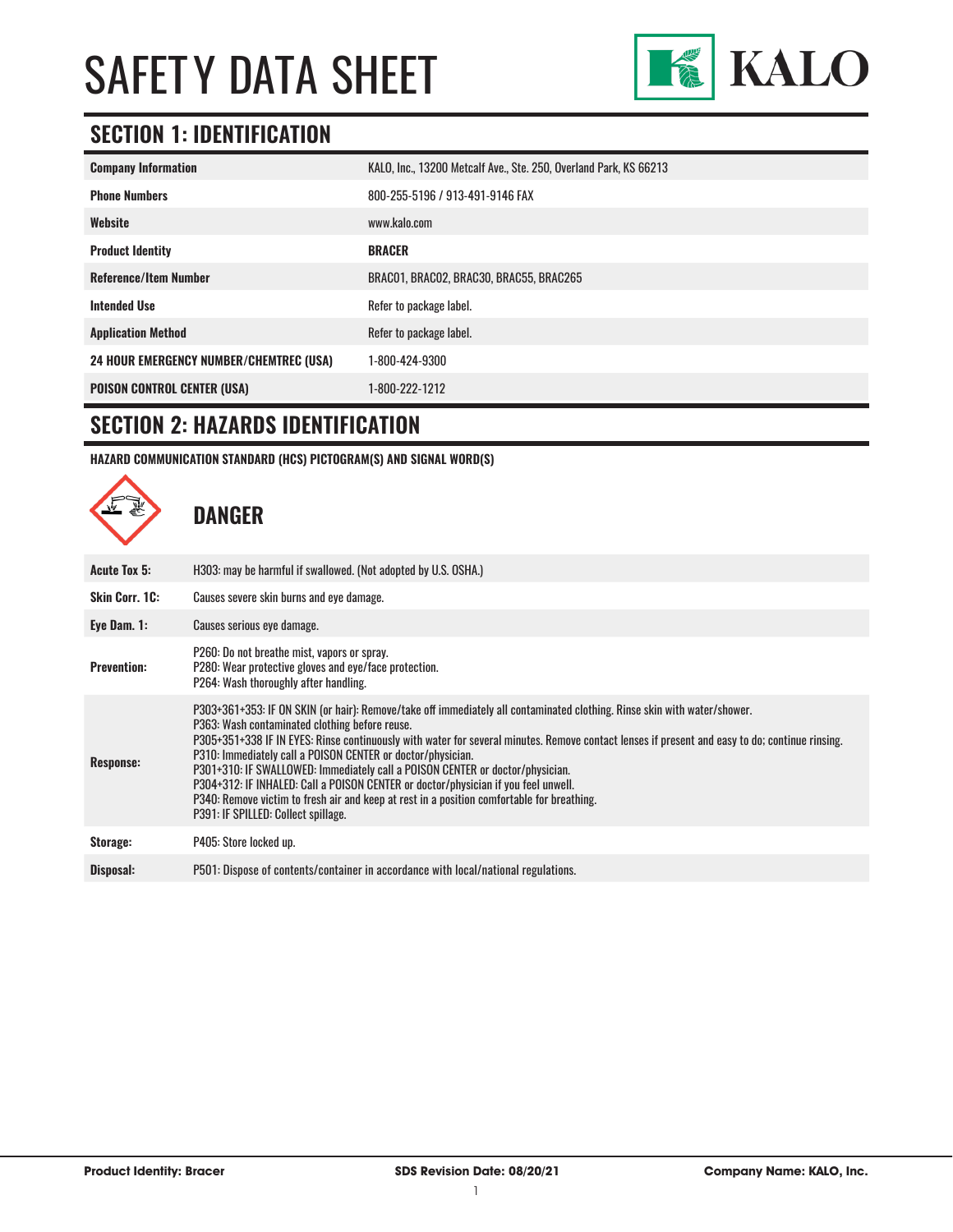

### **SECTION 3: COMPOSITION/INFORMATION ON INGREDIENTS**

**This product is labeled with the following GHS Classifications, as it contains substances that present a hazard within the meaning of the relevant State and Federal Hazardous Substances regulations. This product is a proprietary blend. In accordance with paragraph (i) of§ 1910.1200, the specific chemical identity and/or exact percentage (concentration) of composition has been withheld as a trade secret.**

| <b>Ingredient/Chemical Designations:</b> | <b>Proprietary Surfactant</b>                                                                          |  |
|------------------------------------------|--------------------------------------------------------------------------------------------------------|--|
| <b>CAS No.:</b>                          | Proprietary                                                                                            |  |
| Weight %:                                | $10 - 25$                                                                                              |  |
| Notes:                                   | Substance classified with a health or environmental hazard.                                            |  |
| <b>Ingredient/Chemical Designations:</b> | <b>Proprietary Surfactant</b>                                                                          |  |
| <b>CAS No.:</b>                          | Proprietary                                                                                            |  |
| Weight %:                                | $1.0 - 10$                                                                                             |  |
| Notes:                                   | Substance classified with a health or environmental hazard.                                            |  |
| <b>Ingredient/Chemical Designations:</b> | <b>Proprietary Solvent</b>                                                                             |  |
| <b>CAS No.:</b>                          | Proprietary                                                                                            |  |
| Weight %:                                | $1.0 - 10$                                                                                             |  |
| Notes:                                   | Substance classified with a health or environmental hazard. Substance with a workplace exposure limit. |  |
|                                          |                                                                                                        |  |

## **SECTION 4: FIRST AID MEASURES**

#### **[DESCRIPTIONS]**

|                    | וטווטוו ווווטעבען                                                                                                                                                                                                                       |
|--------------------|-----------------------------------------------------------------------------------------------------------------------------------------------------------------------------------------------------------------------------------------|
| General:           | In all cases of doubt, or when symptoms persist, seek medical attention. Never give anything by mouth to an unconscious person.                                                                                                         |
| <b>Inhalation:</b> | Remove to fresh air. Keep patient warm and at rest. If breathing is irregular or stopped, give artificial respiration. If unconscious, place in the recovery<br>position and obtain immediate medical attention. Give nothing by mouth. |
| Eyes:              | Irrigate copiously with clean fresh water for at least 10 minutes, holding the eyelids apart and seek medical attention.                                                                                                                |
| Skin:              | Remove contaminated clothing. Wash skin thoroughly with soap and water or use a recognized skin cleanser. Do NOT use solvents or thinners.                                                                                              |
| Ingestion:         | If accidentally swallowed, obtain immediate medical attention. Keep at rest, Do NOT induce vomiting.                                                                                                                                    |
|                    | [MOST IMPORTANT SYMPTOMS AND EFFECTS, BOTH ACUTE AND DELAYED]                                                                                                                                                                           |
| Overview:          | No adverse symptoms or effects anticipated under normal handling conditions. See Section 2 for further details.                                                                                                                         |
| Eyes:              | Causes serious eye damage.                                                                                                                                                                                                              |
| Skin:              | Causes severe skin burns and eye damage.                                                                                                                                                                                                |
| Ingestion:         | May be harmful if swallowed. (Not adopted by U.S. OSHA.)                                                                                                                                                                                |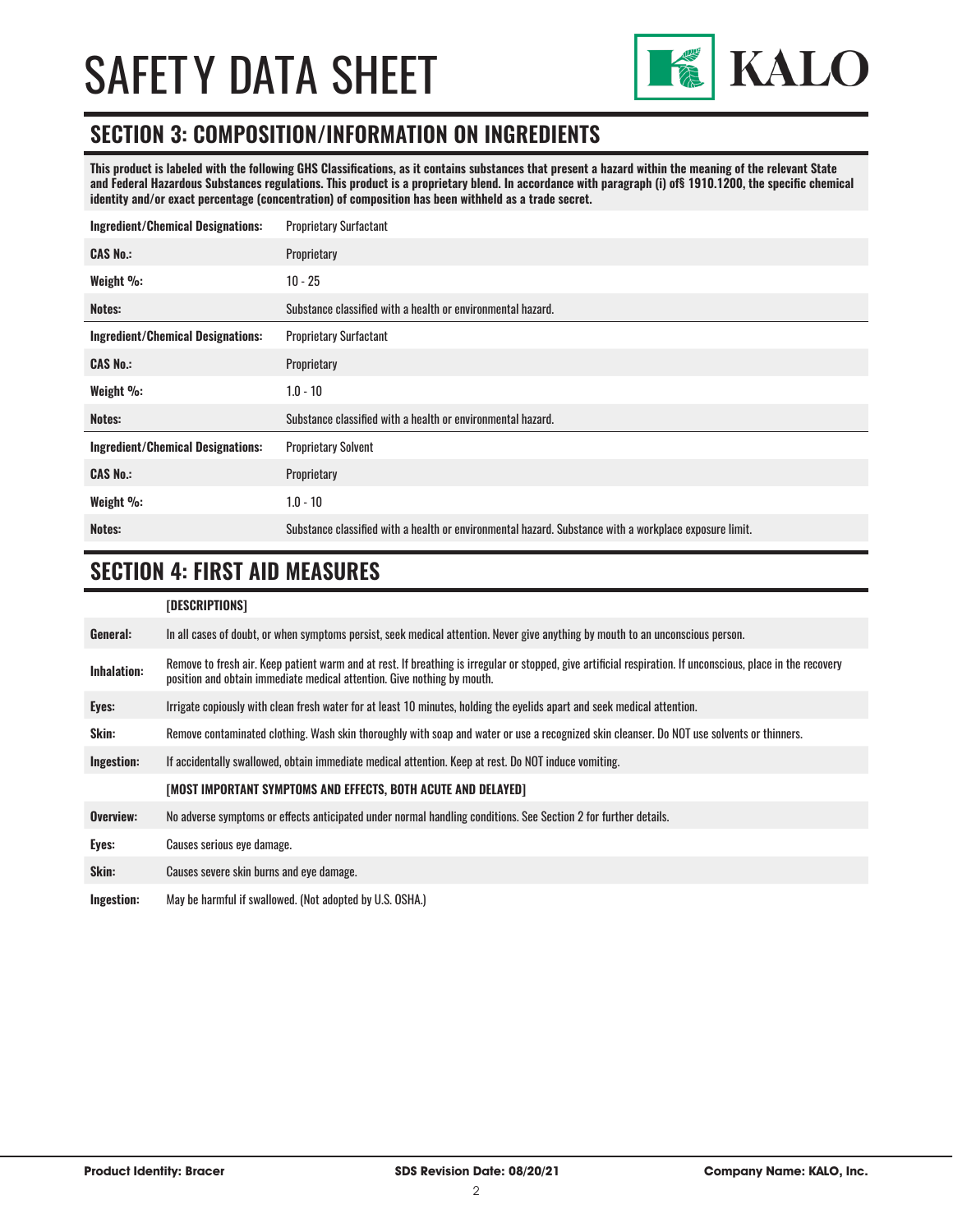

## **SECTION 5: FIREFIGHTING MEASURES**

| <b>Extinguishing Media:</b>     | Alcohol resistant foam, CO <sup>2</sup> , powder, or water spray. Do not use water jet.                                                                                                                                                                                                                                                                |
|---------------------------------|--------------------------------------------------------------------------------------------------------------------------------------------------------------------------------------------------------------------------------------------------------------------------------------------------------------------------------------------------------|
| <b>Special Hazards:</b>         | Combustion may yield smoke, carbon monoxide, and other products of incomplete combustion. Oxides of sulfur, nitrogen or phosphorus may<br>also be formed. Never use welding or cutting torches on or near container, even if empty. Do not breathe mist, vapors or spray.                                                                              |
| <b>Advice For Firefighters:</b> | Evacuate area. Prevent contamination from run-off of adjacent areas, streams, drinking water and sewers. Do not flush down sewers or other<br>drainage systems. Exposed firefighters must wear standard protective equipment and in enclosed areas self-contained breathing apparatus.<br>Use water-spray to cool fire-exposed surfaces and personnel. |

### **SECTION 6: ACCIDENTAL RELEASE MEASURES**

| <b>Precautions/Procedures:</b>                                         | Keep all sources of ignition away from spill/release. In case of a major spill or spillage in a confined space evacuate the area and<br>check vapor levels.                                                                                                                                                                                                                                                                                                                                                                                                                                                                                                               |
|------------------------------------------------------------------------|---------------------------------------------------------------------------------------------------------------------------------------------------------------------------------------------------------------------------------------------------------------------------------------------------------------------------------------------------------------------------------------------------------------------------------------------------------------------------------------------------------------------------------------------------------------------------------------------------------------------------------------------------------------------------|
| <b>Environmental Precautions:</b>                                      | Do not allow spills to enter drains or water courses.                                                                                                                                                                                                                                                                                                                                                                                                                                                                                                                                                                                                                     |
| <b>Methods and Material For</b><br><b>Containment and Cleaning Up:</b> | Ventilate the area and avoid breathing vapors. Take the personal protective measures listed in Section 8. Contain and absorb spillage<br>with non-combustible materials (e.g. sand/earth/vermiculite). Place in closed containers outside buildings and dispose of according<br>to the Waste Regulations (see Section 13). Clean, preferably with a detergent. Do not use solvents. Do not allow spills to enter drains<br>or water courses. If drains, sewers, streams or lakes are contaminated, inform the local water company immediately. In the case of<br>contamination of rivers, streams, or lakes, the Environmental Protection Agency should also be informed. |

## **SECTION 7: HANDLING AND STORAGE**

| <b>Precautions For Safe Handling:</b> | Do not get in eyes, on skin, or on clothing. Do not breathe vapors or mists. Keep container closed. Use only with adequate<br>ventilation. Use good personal hygiene practices. Wash hands before eating, drinking, smoking. Remove contaminated clothing<br>and wash before reuse. Destroy contaminated belts and shoes and other items that cannot be decontaminated. Have eyewash<br>accessible to use in handling area. See Section 2 for further details. |
|---------------------------------------|----------------------------------------------------------------------------------------------------------------------------------------------------------------------------------------------------------------------------------------------------------------------------------------------------------------------------------------------------------------------------------------------------------------------------------------------------------------|
| <b>Conditions For Safe Storage:</b>   | Store locked up. Store in tightly closed containers in dry, well-ventilated area, away from excessive heat and incompatibles.<br>See Section 2 for further details.                                                                                                                                                                                                                                                                                            |
| <b>Incompatible Materials:</b>        | Oxidizing agents.                                                                                                                                                                                                                                                                                                                                                                                                                                              |
| <b>Specific End Use(s):</b>           | See product label.                                                                                                                                                                                                                                                                                                                                                                                                                                             |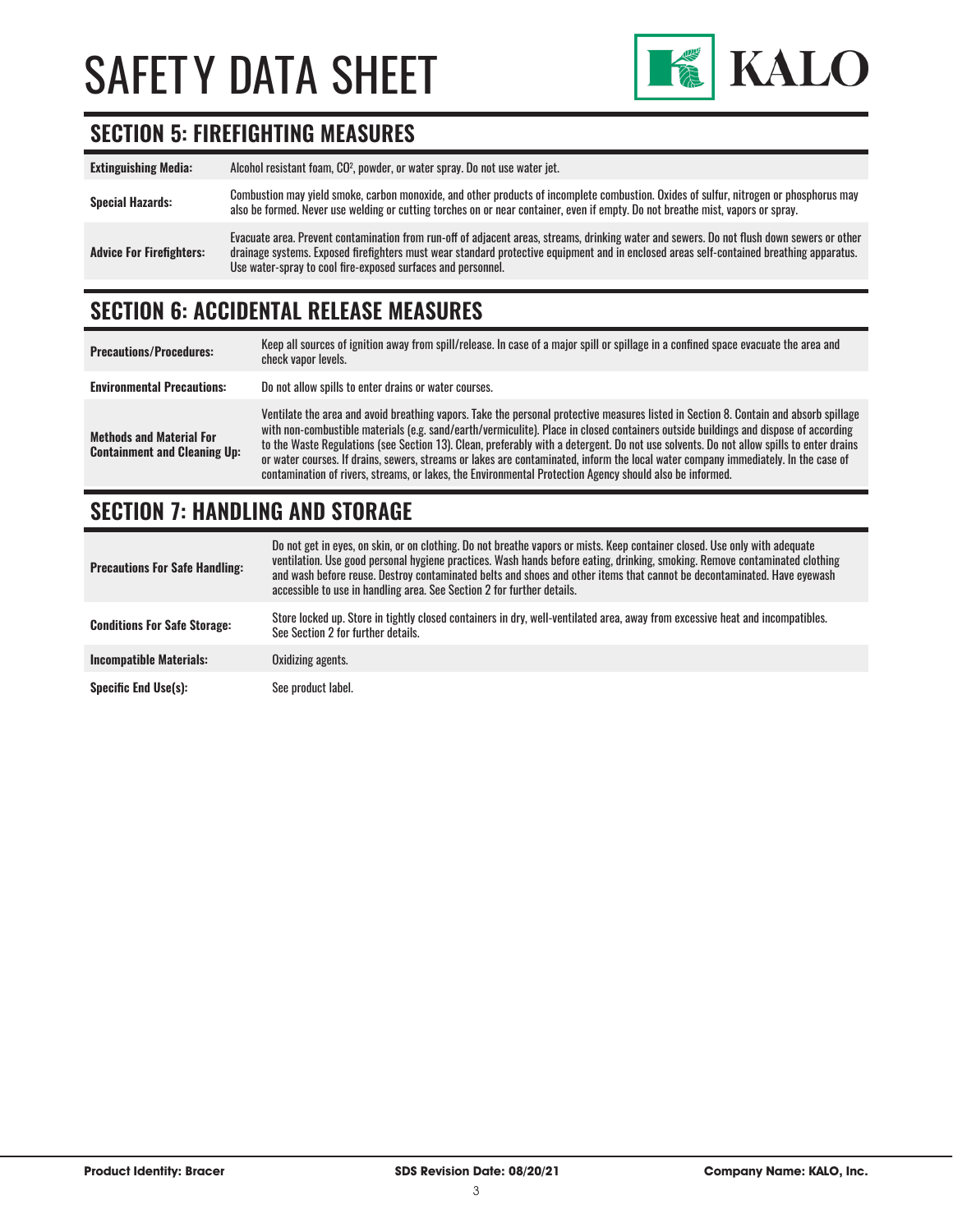

## **SECTION 8: EXPOSURE CONTROLS/PERSONAL PROTECTION**

| <b>Exposure Data:</b> | This product contains the following ingredient with established limits for exposure under OSHA, ACGIH and/or NIOSH. |               |                                             |
|-----------------------|---------------------------------------------------------------------------------------------------------------------|---------------|---------------------------------------------|
| <b>CAS No.</b>        | Ingredient                                                                                                          | <b>Source</b> | Value                                       |
| Proprietary           | <b>Proprietary Solvent</b>                                                                                          | <b>OSHA</b>   | TWA: 50 ppm $(240 \text{ mg/m}^3)$ [skin]   |
|                       |                                                                                                                     | <b>ACGIH</b>  | TWA: 20 ppm                                 |
|                       |                                                                                                                     | NIOSH         | TWA: $5$ ppm (24 mg/m <sup>3</sup> ) [skim] |
| <b>CAS No.</b>        | Ingredient                                                                                                          | <b>Source</b> | Value                                       |
| Proprietary           | <b>Proprietary Surfactant</b>                                                                                       | <b>OSHA</b>   | No Established Limit                        |
|                       |                                                                                                                     | <b>ACGIH</b>  | No Established Limit                        |
|                       |                                                                                                                     | NIOSH         | No Established Limit                        |
| <b>CAS No.</b>        | Ingredient                                                                                                          | Source        | Value                                       |
| Proprietary           | <b>Proprietary Surfactant</b>                                                                                       | <b>OSHA</b>   | No Established Limit                        |
|                       |                                                                                                                     | <b>ACGIH</b>  | No Established Limit                        |
|                       |                                                                                                                     | NIOSH         | No Established Limit                        |

**Carcinogen Data:** This product contains the following ingredients (at greater than 0.1%) that are suspected of being or known to be a carcinogen under OSHA, NTP or IARC.

| <b>CAS No.</b> | Ingredient                 | <b>Source</b> | Value                                                                 |
|----------------|----------------------------|---------------|-----------------------------------------------------------------------|
|                | <b>Proprietary Solvent</b> | <b>OSHA</b>   | Select Carcinogen: No                                                 |
| Proprietary    |                            | <b>NTP</b>    | Known: No / Suspected: No                                             |
|                |                            | IARC          | Group 1: No / Group 2a: No / Group 2b: No / Group 3: No / Group 4: No |
| <b>CAS No.</b> | Ingredient                 | Source        | Value                                                                 |
| Proprietary    | <b>Proprietary Solvent</b> | <b>OSHA</b>   | Select Carcinogen: No                                                 |
|                |                            | <b>NTP</b>    | Known: No / Suspected: No                                             |
|                |                            | IARC          | Group 1: No / Group 2a: No / Group 2b: No / Group 3: No / Group 4: No |
| <b>CAS No.</b> | Ingredient                 | <b>Source</b> | Value                                                                 |
|                |                            | <b>OSHA</b>   | Select Carcinogen: No                                                 |
| Proprietary    | <b>Proprietary Solvent</b> | <b>NTP</b>    | Known: No / Suspected: No                                             |
|                |                            | <b>IARC</b>   | Group 1: No / Group 2a: No / Group 2b: No / Group 3: No / Group 4: No |

#### **[EXPOSURE CONTROLS]**

**Respiratory:** If workers are exposed to concentrations above the exposure limit, they must use the appropriate certified respirators.

**Eyes:** Wear safety eyewear (e.g. safety spectacles/goggles/visors) to protect against the splash of liquids.

**Skin:** Overalls, which cover the body, arms, and legs, should be worn. Skin should not be exposed. All parts of the body should be washed after contact.

**Engineering Controls:** Provide adequate ventilation. Where reasonably practicable, this should be achieved by the use of local exhaust ventilation and good general extraction. If these are not sufficient to maintain concentrations of particulates, and any vapor below occupational exposure limits, suitable respiratory protection must be worn.

**Other Work Practices:** See product label.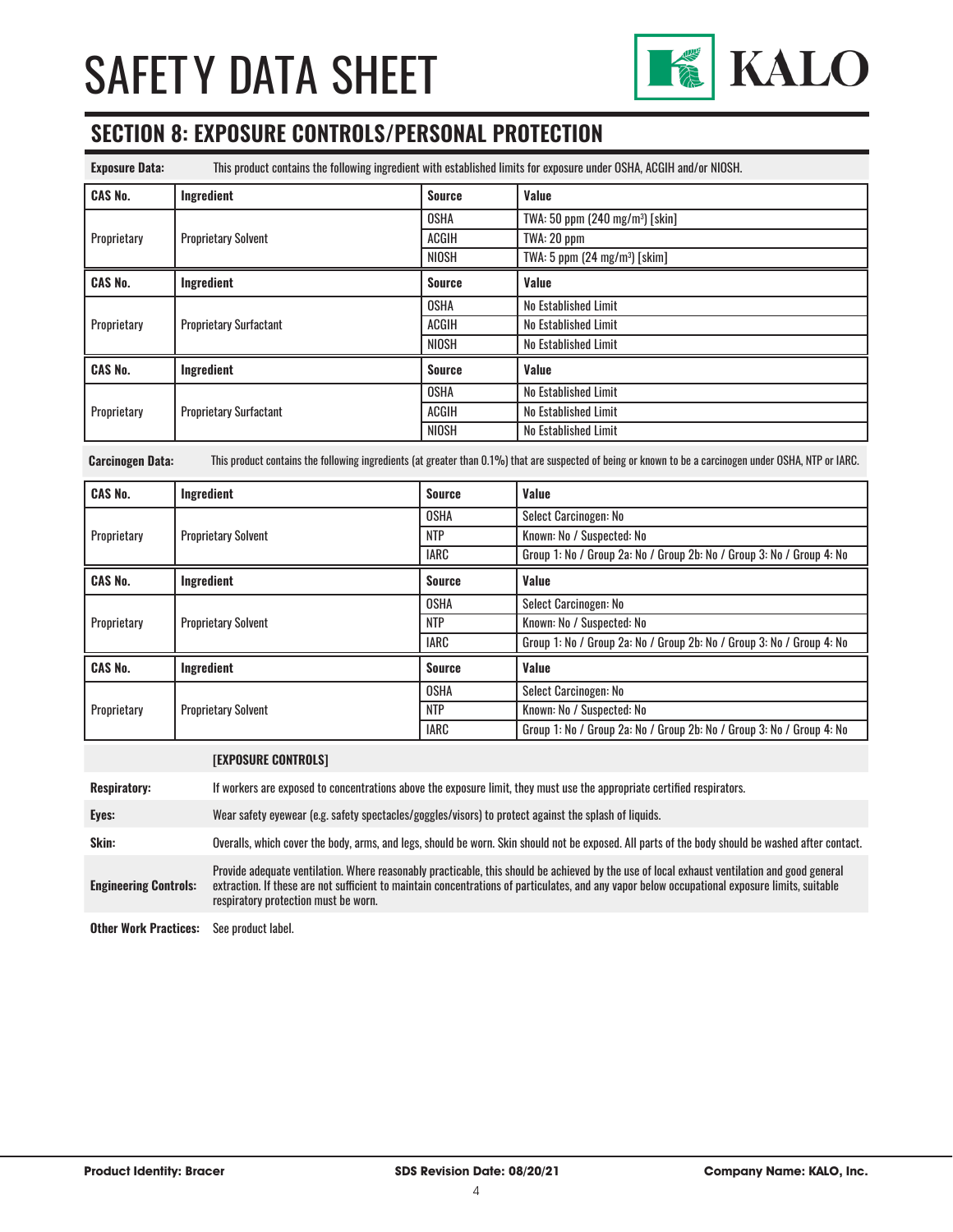

## **SECTION 9: PHYSICAL AND CHEMICAL PROPERTIES**

| Appearance:                   | <b>Clear Pale Yellow Liquid</b> | <b>Initial Boiling Point/Range:</b>                      | <b>Not Measured</b>            |
|-------------------------------|---------------------------------|----------------------------------------------------------|--------------------------------|
| Odor:                         | Mild                            | <b>Melting Point/Range:</b>                              | <b>Not Measured</b>            |
| <b>Odor Threshold:</b>        | <b>Not Measured</b>             | <b>Flammability (Solid, Gas):</b>                        | <b>Not Measured</b>            |
| pH:                           | 2.5 - 3.5 (1% dilution)         | <b>Upper Flammability/Explosive Limits:</b>              | <b>Not Measured</b>            |
| <b>Specific Gravity:</b>      | $0.94 - 0.96$                   | <b>Lower Flammability/Explosive Limits:</b>              | <b>Not Measured</b>            |
| <b>Flashpoint and Method:</b> | >200ºF (>93ºC)                  | <b>Decomposition Temperature:</b>                        | <b>Not Measured</b>            |
| <b>Solubility in Water:</b>   | Not Measured                    | <b>Auto-Ignition Temperature:</b>                        | Not Measured                   |
| Viscosity (dynamic):          | <b>Not Measured</b>             | <b>Volatility:</b>                                       | <b>Not Measured</b>            |
| <b>Viscosity (kinematic):</b> | Not Measured                    | <b>Molecular Weight:</b>                                 | <b>Not Measured</b>            |
| $VOC\%$ :                     | <b>Not Measured</b>             | <b>Oxidizing Properties:</b>                             | Not Measured                   |
| Vapor Pressure (Pa):          | <b>Not Measured</b>             | <b>Partition Co-Efficient n-octanol/water (Log Pow):</b> | <b>Not Measured</b>            |
| Vapor Density (air=1):        | <b>Not Measured</b>             | <b>Evaporation Rate (Butyl Acetate=1):</b>               | <b>Not Measured</b>            |
| Density (water=1):            | <b>Not Measured</b>             | <b>Surface Tension:</b>                                  | <b>Not Measured</b>            |
| <b>Density (liquid):</b>      | <b>Not Measured</b>             | <b>Particle Size:</b>                                    | <b>Not Measured</b>            |
| <b>Freezing Point:</b>        | <b>Not Measured</b>             | Other:                                                   | No other relevant information. |

## **SECTION 10: STABILITY AND REACTIVITY**

| <b>Reactivity:</b>                       | Not chemically reactive.                                                                                |
|------------------------------------------|---------------------------------------------------------------------------------------------------------|
| <b>Chemical Stability:</b>               | Stable under normal ambient and anticipated conditions of use.                                          |
| <b>Hazardous Reactions:</b>              | Hazardous reactions not anticipated.                                                                    |
| <b>Conditions To Avoid:</b>              | Extended exposure to high temperatures can cause decomposition. Avoid all possible sources of ignition. |
| <b>Incompatible Materials:</b>           | Oxidizing agents.                                                                                       |
| <b>Hazardous Decomposition Products:</b> | Not anticipated under normal conditions of use.                                                         |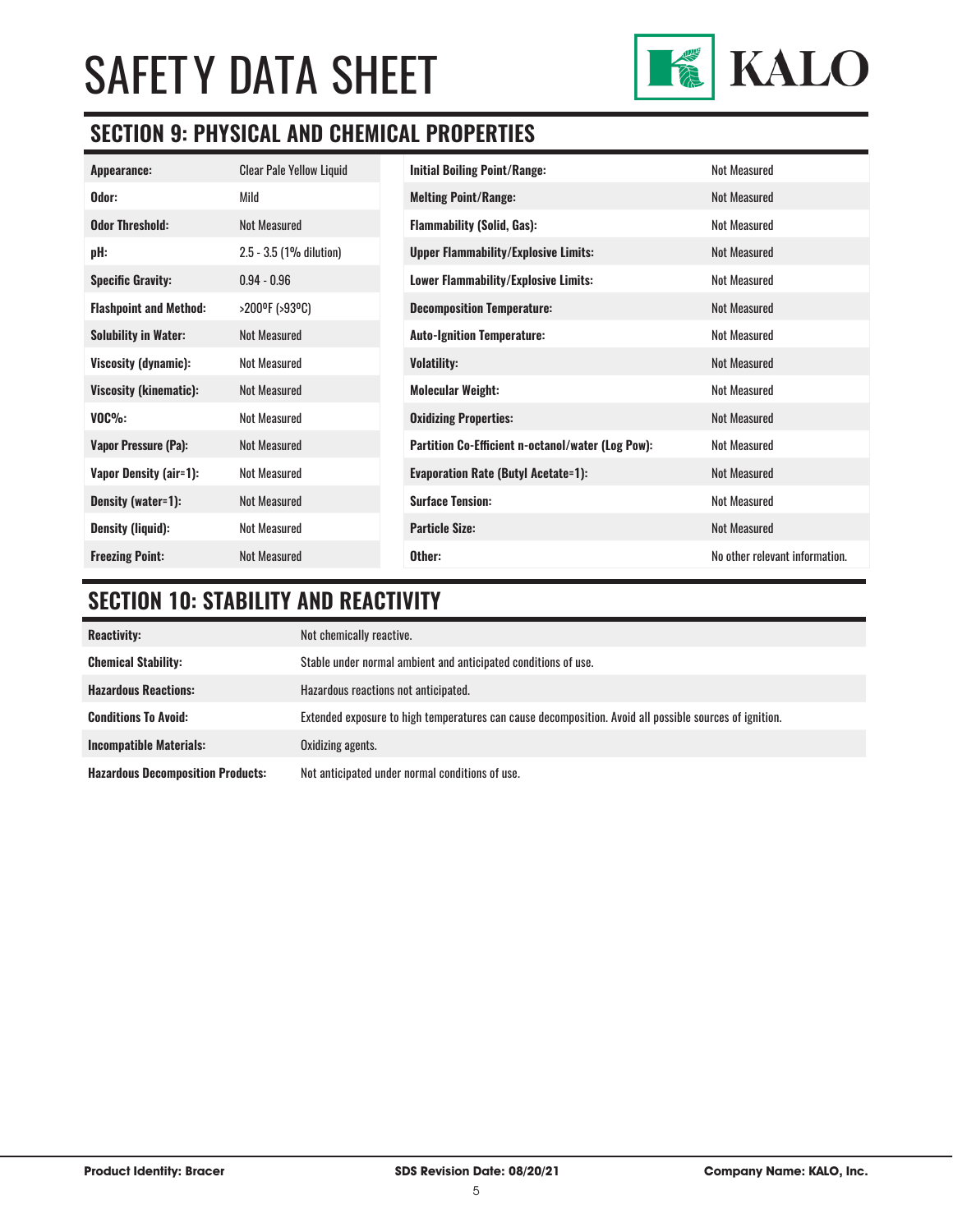

### **SECTION 11: TOXICOLOGICAL INFORMATION**

|                                                                   | [ACUTE TOXICITY ESTIMATE]                                |                          |
|-------------------------------------------------------------------|----------------------------------------------------------|--------------------------|
| Ingredients:                                                      | <b>Proprietary Surfactants and Solvent</b>               |                          |
| Oral LD50mg/kg:                                                   | >2,000.00 / Category: NA                                 |                          |
| Skin LD50mg/kg:                                                   | >2,000.00 / Category: NA                                 |                          |
| Inhalation Vapor LC50, mg/L/4hr:                                  | >20.00                                                   |                          |
| Inhalation Dust/Mist LC50, mg/L/4hr:                              | >5.00                                                    |                          |
| <b>Inhalation Gas, LC50, ppm</b>                                  | No Data Available                                        |                          |
| <b>ITEM</b>                                                       | <b>HAZARD</b>                                            | <b>CATEGORY</b>          |
| <b>Acute Toxicity (mouth):</b>                                    | May be harmful if swallowed. (Not adopted by U.S. OSHA.) | 5                        |
| <b>Acute Toxicity (skin):</b>                                     | <b>Not Applicable</b>                                    | $-$                      |
| <b>Acute Toxicity (inhalation):</b>                               | <b>Not Applicable</b>                                    | $\overline{\phantom{a}}$ |
| <b>Skin Corrosion/Irritation:</b>                                 | Causes severe skin burns and eye damage.                 | 1 <sub>C</sub>           |
| <b>Eye Damage/Irritation:</b>                                     | <b>Causes serious eye damage.</b>                        | 1                        |
| <b>Sensitization (respiratory):</b>                               | <b>Not Applicable</b>                                    | $\overline{\phantom{a}}$ |
| <b>Sensitization (skin):</b>                                      | <b>Not Applicable</b>                                    | $-$                      |
| <b>Germ Toxicity:</b>                                             | <b>Not Applicable</b>                                    | $-$                      |
| <b>Carcinogenicity:</b>                                           | <b>Not Applicable</b>                                    | $\overline{\phantom{a}}$ |
| <b>Reproductive Toxicity:</b>                                     | <b>Not Applicable</b>                                    | --                       |
| <b>Specific Target Organ Systemic Toxicity-Single Exposure:</b>   | <b>Not Applicable</b>                                    | $\overline{\phantom{a}}$ |
| <b>Specific Target Organ Systemic Toxicity-Repeated Exposure:</b> | <b>Not Applicable</b>                                    |                          |
| <b>Aspiration Hazard:</b>                                         | <b>Not Applicable</b>                                    | $-$                      |

## **SECTION 12: ECOLOGICAL INFORMATION**

| Toxicity:                              | Ecotoxicity studies have not been conducted on this preparation. |
|----------------------------------------|------------------------------------------------------------------|
| <b>Persistence and Degradability:</b>  | There is no data available on the preparation itself.            |
| <b>Bioaccumulative Potential:</b>      | Not measured.                                                    |
| <b>Mobility In Soil:</b>               | No data available.                                               |
| <b>Results of PBT and vPvB Assess:</b> | This product contains no PBT/vPvB chemicals.                     |
| <b>Other Adverse Effects:</b>          | No data available.                                               |

## **SECTION 13: DISPOSAL CONSIDERATIONS**

**Waste Treatment Methods:**

Do not allow into drains or water courses. Wastes and emptied containers should be disposed of in accordance with regulations made under the Control of Pollution Act and the Environmental Protection Act. Using information provided in this data sheet advice should be obtained from the Waste Regulation Authority, whether the special waste regulations apply. Dispose of contents in accordance with local and national regulations.